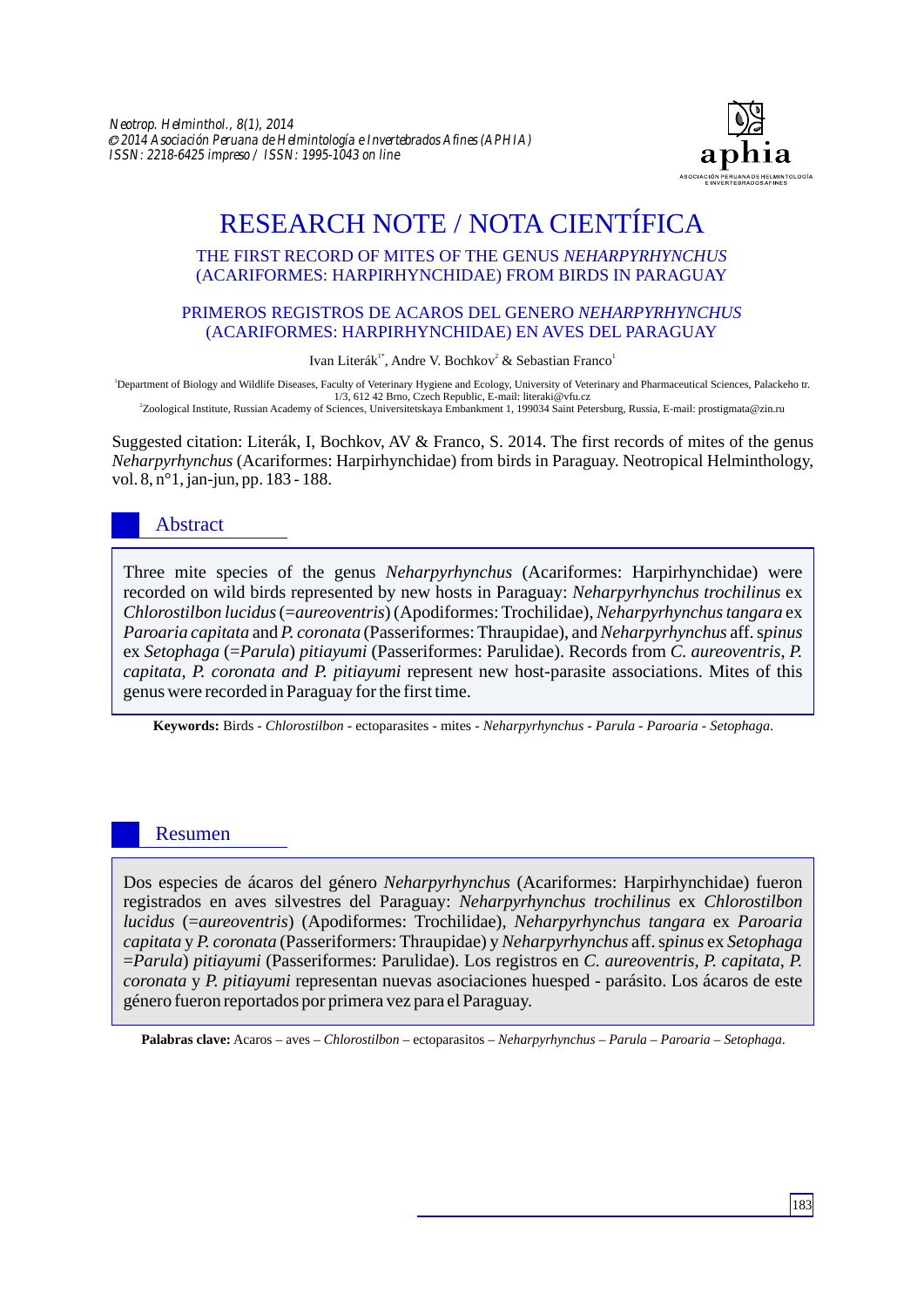#### **INTRODUCTION**

Mites of the family Harpirhynchidae (Acariformes: Cheyletoidea) are permanent mono- or oligoxenous parasites of birds and snakes of the superfamily Colubroidea (mites of the subfamily Ophioptinae). The harpirhynchid genus *Neharpyrhynchus* Fain (Acariformes: Harpirhynchidae) includes 14 species (Skoracki *et al.*, 2012; Bochkov and O Connor, 2013). Among them four species are known from Neotropical passerines (Bochkov *et al.,* 2007; Bochkov & Literak, 2011; Literak *et al*., 2012). Until now there were no data on their occurrence on birds in Paraguay. In this contribution we provide new host and locality records for three *Neharpyrhynchus*spp. collected on wild birds in Paraguay.

#### **MATERIALAND METHODS**

Ornithological mist nets were used to trap wild birds in Paraguay during the 2012 South American winter. Birds trapped were subjected to naked eye examination for the presence of harpirhynchid mites which are usually localized at the base of feathers on head (Martinu *et al.*, 2008; Bochkov & Literak, 2011). Mites were removed using a tweezer and preserved in 96 % ethyl alcohol. After examination, all the birds were released back into the wild as quickly as possible to minimize disturbance. In total, 480 birds belonging to 106 species were examined (Table 1). Three study locations were as follow: San Rafael National Park, Kanguery Biological Station, 26°30´S, 55°47´W, 183 masl, a location in the region of the Paraguayan Atlantic Forest (from 17 to 24 August); Teniente Agripino Enciso National Park, Headquarters Area, 21°12´S, 61°39´W, 253 masl, in the Paraguayan Chaco, a semi-arid region with a very low human population density (from 30 August to 4 September); and Los Tres Gigantes Biological Station, 20°04´S, 50°09´W, 82 masl, in the Paraguayan Pantanal (from 6 to 10 September). Each individual bird was identified using Narosky and Yzurieta (2006) and Gwynne *et al.* (2010). The field study was permitted with SEAM (Secretaria del Ambiente) Paraguay (No.

118859, No. 121842, No. 121856). Mites were mounted in Hoyer's medium and studied using a Leica microscope under Nomarsky interference-contrast-phase (DIC) optics. The scientific names of birds follow the checklist of Clements *et al.* (2013). Voucher specimens were deposited in collections in the Zoological Institute of the Russian Academy of Sciences, Saint Petersburg, Russia (ZISP).

#### **RESULTS AND DISCUSSION**

#### *Neharpyrhynchus trochilinus*(Fain, 1972)

Material examined. 10 females (ZISP AVB 2013-1219-001, 1-10) from *Chlorostilbon lucidus* (=*aureoventris*) (Shaw, 1812) (Apodiformes: Trochilidae) [new host, new location], PARAGUAY: Teniente Agripino Enciso National Park, Headquarters Area (21°12´S, 61°39´W), 1 September 2012, coll. I. Literak (field number PG272).

Prevalence. *N. trochilinus* was recorded on one of the two specimens of *C. lucidus* examined.

This species was described from an undetermined hummingbird originated from South America and died in the Antwerp Zoo, Belgium (Fain, 1972). Later, *N. trochilinus* was recorded on other South American hummingbird *Chrysolampis mosquitus* (Linnaeus, 1758) which also died in the Antwerp Zoo (Fain, 1995). Recently *N. trochilinus* has been reported on *Amazilia lactea* (Lesson, 1929) from Brazil, *Panterpe insignis* Cabanis and Heine, 1860 and *Eugenes fulgens* (Swainson, 1827), both from Costa Rica, and *A. lactea* and *A. chionogaster*  (Tschudi, 1846) from Peru (Bochkov & Literak, 2011; Literak *et al.*, 2012).

*Neharpyrhynchus tangara* Bochkov and Literak, 2011

Material examined. Seven females (ZISP AVB 2013-1219-002, 1-7) from three individuals of *Paroaria capitata* (d´Orbigny et Lafresnaye,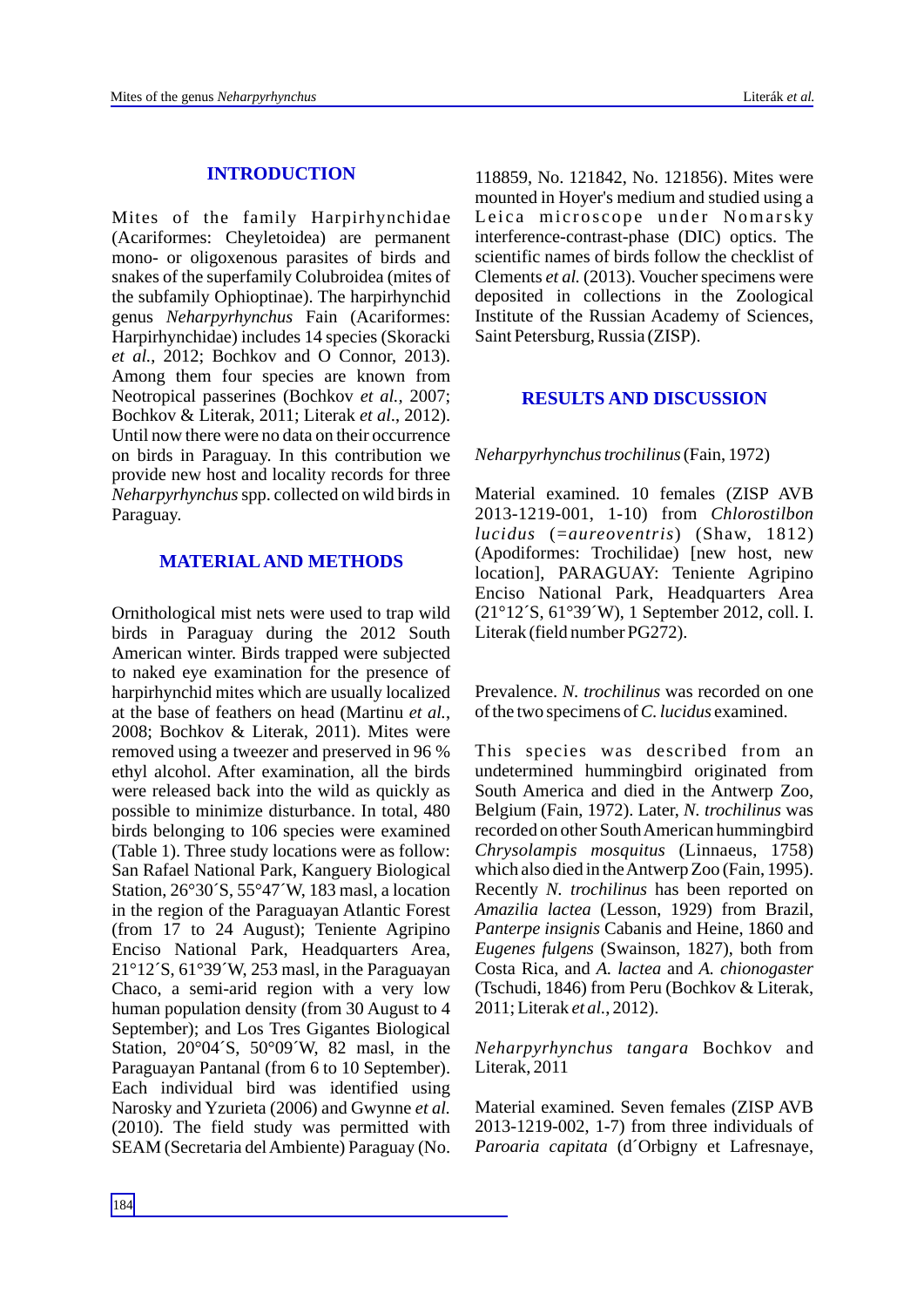| Table 1. A list of birds captured and examined in San Rafael National Park (SR), Teniente Agripino Enciso National |
|--------------------------------------------------------------------------------------------------------------------|
| Park (AE), and Los Tres Gigantes Biological Station (TG), Paraguay in 2012.                                        |

| Family/Species                                       | No. of birds examined or No. of<br>birds parasitized/examined |                |                  |                          |
|------------------------------------------------------|---------------------------------------------------------------|----------------|------------------|--------------------------|
|                                                      | SR                                                            | AE             | TG               | Total                    |
| <b>Tinamidae</b>                                     |                                                               |                |                  |                          |
| Crypturellus tataupa (Temmnick, 1815)                | $\mathbf{2}$                                                  |                |                  | $\mathfrak{2}$           |
| Columbidae                                           |                                                               |                |                  |                          |
| Claravis pretiosa (Ferrari-Pérez, 1886)              | $\mathbf{1}$                                                  |                |                  | $\mathbf{1}$             |
| Columbina picui (Temmnick, 1813)                     |                                                               | 1              | $\overline{4}$   | 5                        |
| Columbina talpacoti (Temmnick, 1810)                 | 9                                                             |                |                  | 9                        |
| Leptotila rufaxilla (Richard et Bernard, 1792)       | $\overline{c}$                                                |                |                  | $\overline{c}$           |
| Leptotila verreauxi Bonaparte, 1855                  |                                                               | $\mathbf{1}$   | $\mathbf{1}$     | $\overline{c}$           |
| Patagioenas cayennensis (Bonaparte, 1792)            |                                                               |                | $\mathbf{1}$     | $\mathbf{1}$             |
| Trochilidae                                          |                                                               |                |                  |                          |
| Chlorostilbon lucidus (=aureoventris) (Shaw, 1812)   |                                                               | 1/2            |                  | 1/2                      |
| Hylocharis chrysura (Shaw, 1818)                     | $\overline{4}$                                                | $\overline{c}$ | $\mathbf{1}$     | 7                        |
| Phaethornis eurynome (Lesson, 1832)                  | 3                                                             |                |                  | 3                        |
| Stephanoxis lalandi (Vieillot, 1818)                 | $\mathbf{1}$                                                  |                |                  | $\mathbf{1}$             |
| Trogonidae                                           |                                                               |                |                  |                          |
| Trogon curucui Linnaeus, 1766                        |                                                               |                | $\mathfrak{2}$   | $\mathfrak{2}$           |
| Trogon rufus J.F. Gmelin, 1788                       | $\overline{c}$                                                |                |                  | $\overline{c}$           |
| <b>Bucconidae</b>                                    |                                                               |                |                  |                          |
| Nystalus maculates (J.F. Gmelin, 1788)               |                                                               | $\mathbf{1}$   |                  | 1                        |
| Ramphastidae                                         |                                                               |                |                  |                          |
| Pteroglossus bailloni (Vieillot, 1819)               | 2                                                             |                |                  | 2                        |
| Selenidera maculirostris (M.H.K. Lichtenstein, 1823) | $\overline{c}$                                                |                |                  | $\overline{c}$           |
| Picidae                                              |                                                               |                |                  |                          |
| Veniliornis mixtus (Boddaert, 1783)                  |                                                               | $\mathbf{1}$   |                  | 1                        |
| Picumnus temminckii Lafresnaye, 1845                 | 1                                                             |                |                  | 1                        |
| Veniliornis passerinus (Linnaeus, 1766)              |                                                               |                | $\mathbf{1}$     | $\mathbf{1}$             |
| Psittacidae                                          |                                                               |                |                  |                          |
| Myiopsitta monachus (Boddaert, 1783)                 |                                                               | $\mathbf{2}$   |                  | 2                        |
| Pyrrhura frontalis (Vieillot, 1818)                  | $\overline{c}$                                                |                |                  | $\overline{c}$           |
| Thamnophilidae                                       |                                                               |                |                  |                          |
| Dysithamnus mentalis (Temminck, 1823)                | 7                                                             |                |                  | 7                        |
| Pyriglena leucoptera (Vieillot, 1818)                | $\mathbf{1}$                                                  |                |                  | 1                        |
| Taraba major (Vieillot, 1816)                        |                                                               | 3              | $\mathbf{1}$     | $\overline{\mathcal{L}}$ |
| Thamnophilus caerulescens Vieillot, 1816             | $\overline{c}$                                                |                |                  | 2                        |
| Thamnophilus doliatus (Linnaeus, 1764)               |                                                               |                | $\mathfrak{2}$   | $\overline{c}$           |
| Conopophagidae                                       |                                                               |                |                  |                          |
| Conopophaga lineata (Wied-Neuwied, 1831)             | 5                                                             |                |                  | 5                        |
| Furnariidae                                          |                                                               |                |                  |                          |
| Asthenes baeri (Berlepsch, 1906)                     |                                                               | $\overline{c}$ |                  | $\mathbf{2}$             |
| Automolus leucophthalmus (Wied-Neuwied, 1821)        | 10                                                            |                |                  | 10                       |
|                                                      |                                                               |                | $\sqrt{2}$       | $\overline{c}$           |
| Campylorhamphus trochilirostris (Des Murs, 1849)     |                                                               |                |                  |                          |
| Coryphistera alaudina Burmeister, 1860               |                                                               | 1              |                  | 1                        |
| Dendrocincla fuliginosa (Vieillot, 1818)             | 6                                                             |                |                  | 6                        |
| Dendrocolaptes platyrostris Spix, 1824               | 3                                                             |                |                  | 3                        |
| Furnarius cristatus Burmeister, 1888                 |                                                               | 1              |                  | $\mathbf{1}$             |
| Furnarius leucopus Swainson, 1838                    |                                                               |                | $\boldsymbol{2}$ | $\overline{c}$           |
| Furnarius rufus (J.G. Gmelin, 1788)                  |                                                               | 1              | $\overline{c}$   | 3                        |
| Lepidocolaptes angustirostris (Vieillot, 1818)       |                                                               | $\mathbf{1}$   | $\overline{4}$   | 5                        |
| Philydor atricapillus (Wied-Neuwied, 1821)           | $\overline{\mathbf{c}}$                                       |                |                  | $\overline{c}$           |
| Anabacerthia lichtensteini Cabanis et Heine, 1859    | $\overline{c}$                                                |                |                  | $\overline{c}$           |
| Philydor rufum (Vieillot, 1818)                      | 2                                                             |                |                  | $\overline{c}$           |

Table 1 continuous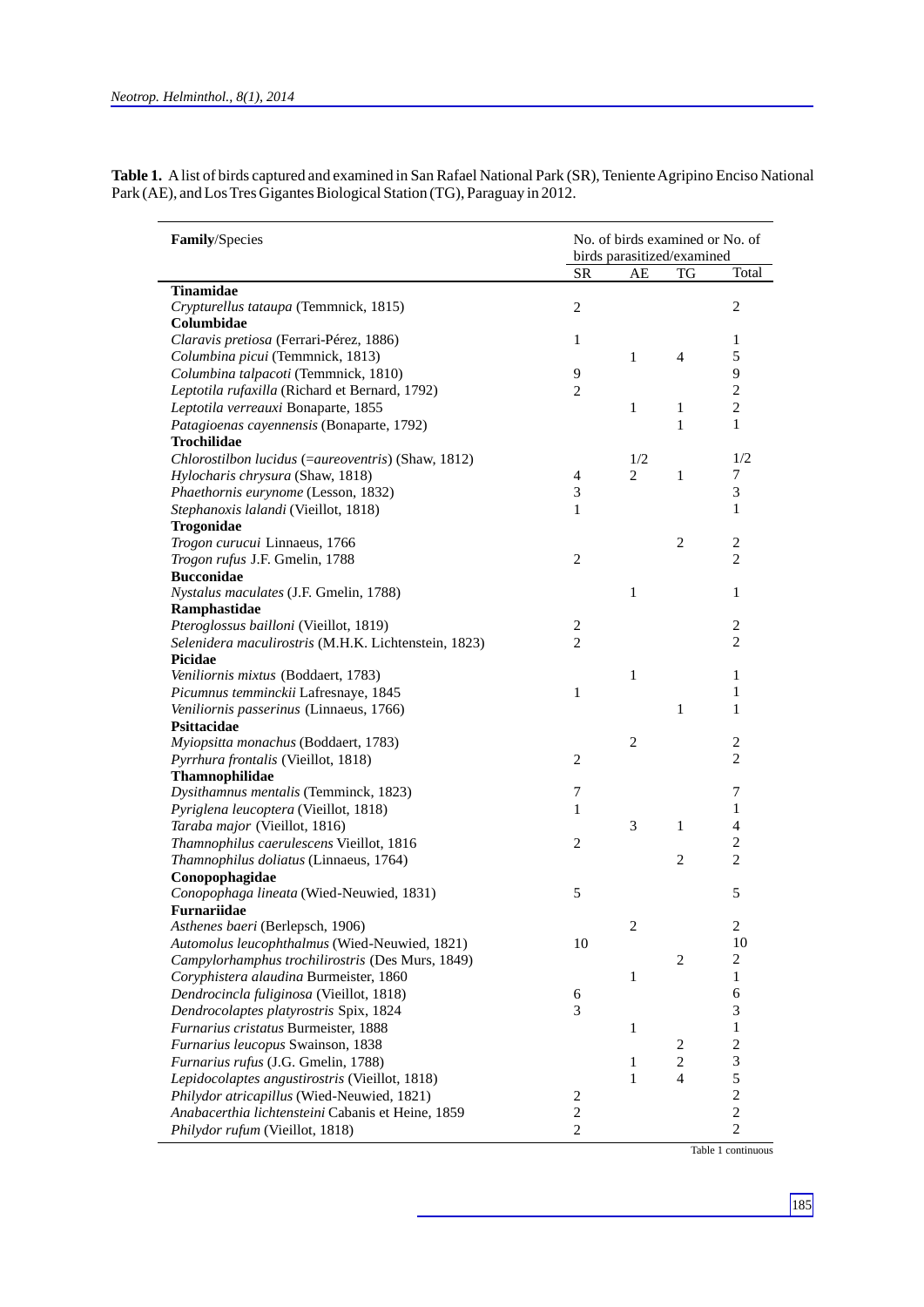| Pseudoseisura lophotes (Reichenbach, 1853)                     |                  | $\mathbf{1}$   |                | $\mathbf{1}$             |
|----------------------------------------------------------------|------------------|----------------|----------------|--------------------------|
| Schoeniophylax phryganophilus (Vieillot, 1817)                 |                  |                | 1              | 1                        |
| Sclerurus scansor (Ménétriés, 1835)                            | $\,1\,$          |                |                | 1                        |
| Sittasomus griseicapillus (Vieillot, 1818)                     | 6                |                |                | 6                        |
| Synallaxis albilora Pelzeln, 1856                              |                  |                | $\overline{2}$ | $\mathbf{2}$             |
| Synallaxis cinerascens Temminck, 1823                          | $\overline{4}$   |                |                | $\overline{\mathcal{L}}$ |
| Synallaxis spixi P.L. Sclater, 1856                            | 1                |                |                | $\mathbf{1}$             |
| Syndactyla rufosupercilita (Lafresnaye, 1832)                  | 1                |                |                | $\mathbf{1}$             |
| Xenops minutus (Sparrman, 1788)                                | $\overline{4}$   |                |                | $\overline{\mathcal{A}}$ |
| Xenops rutilans Temminck, 1821                                 | $\mathbf{1}$     |                |                | $\mathbf{1}$             |
| Xiphorhynchus fuscus (Vieillot, 1818)                          | $\overline{4}$   |                |                | $\overline{\mathcal{L}}$ |
| <b>Tyrannidae</b>                                              |                  |                |                |                          |
| Casiornis rufus (Vieillot, 1816)                               |                  | $\mathbf{1}$   | 1              | $\overline{c}$           |
| Cnemotriccus fuscatus (Wied-Neuwied, 1831)                     |                  |                | 3              | 3                        |
| Corythopis delalandi (Lesson, 1830)                            | 10               |                |                | 10                       |
| Elaenia flavogaster (Thunberg, 1822)                           | 3                |                |                | 3                        |
| Hemitriccus margaritaceiventer (d'Orbigny et Lafresnaye, 1837) |                  | 6              |                | 6                        |
| Hemitriccus obsoletus (Ribeiro, 1906)                          | $\mathbf{2}$     |                |                | $\overline{2}$           |
| Leptopogon amaurocephalus Tschudi, 1846                        | 10               |                |                | 10                       |
| Megarynchus pitangua (Linnaeus, 1766)                          |                  |                | 1              | $\mathbf{1}$             |
| Myiarchus ferox (J.F. Gmelin, 1789)                            | $\mathfrak{Z}$   |                |                | 3                        |
| Myiarchus tyrannulus (Statius Müller, 1776)                    |                  |                | 2              | $\mathfrak{2}$           |
| Myiophobus fasciatus (Statius Müller, 1776)                    | $\boldsymbol{2}$ |                |                | $\overline{2}$           |
| Pitangus sulphuratus (Linnaeus, 1766)                          |                  |                | $\overline{2}$ | $\mathbf{2}$             |
| Platyrinchus leucoryphus Wied-Neuwied, 1831                    | $\overline{4}$   |                |                | $\overline{\mathcal{L}}$ |
| Platyrinchus mystaceus Vieillot, 1818                          | 10               |                |                | 10                       |
| Ramphotrigon megacephalum (Swainson, 1835)                     | $\tau$           |                |                | $\tau$                   |
| Serpophaga subcristata (Vieillot, 1817)                        |                  | 2              |                | $\mathbf{2}$             |
| Stigmatura budytoides (d'Orbigny et Lafresnaye, 1837)          |                  | $\overline{c}$ |                | $\overline{c}$           |
| Todirostrum cinereum (Linnaeus, 1766)                          |                  |                | $\overline{c}$ | $\mathbf{2}$             |
| Tolmomyias sulphurescens (Spix, 1825)                          | $\mathbf{1}$     |                |                | $\mathbf{1}$             |
| Pipridae                                                       |                  |                |                |                          |
| Chiroxiphia caudata (Shae et Nodder, 1793)                     | 15               |                |                | 15                       |
| Pipra fasciicauda Hellmayr, 1906                               | 3                |                |                | 3                        |
| Piprites chloris (Temminck, 1822)                              | $\mathbf{1}$     |                |                | $\mathbf{1}$             |
| <b>Tityridae</b>                                               |                  |                |                |                          |
| Schiffornis virescens (Lafresnaye, 1838)                       | 7                |                |                | $\tau$                   |
| <b>Vireonidae</b>                                              |                  |                |                |                          |
| Cyclarhis gujanensis (J.F. Gmelin, 1789)                       |                  | $\overline{4}$ |                | 4                        |
| Troglodytidae                                                  |                  |                |                |                          |
| Troglodytes aedon Neumann, 1923                                | $\mathbf{1}$     | $\mathbf{1}$   | 6              | 8                        |
| Cantorchilus guarayanus (d'Orbigny et Lafresnaye, 1837)        |                  |                | $\overline{2}$ | 2                        |
| Polioptilidae                                                  |                  |                |                |                          |
| Polioptila dumicola (Vieillot, 1817)                           |                  | 3              |                | 3                        |
| <b>Turdidae</b>                                                |                  |                |                |                          |
| Turdus albicollis Vieillot, 1818                               | 12               |                |                | 12                       |
| Turdus amaurochalinus Cabanis, 1850                            | $\mathbf{1}$     | 1              | 10             | 12                       |
| Turdus leucomelas Vieillot, 1818                               | 3                |                |                | 3                        |
| Turdus rufiventris Vieillot, 1818                              | 9                |                | 4              | 13                       |
| Parulidae                                                      |                  |                |                |                          |
| Basileuterus culicivorus (Deppe, 1830)                         | 13               |                |                | 13                       |

Table 1 continuous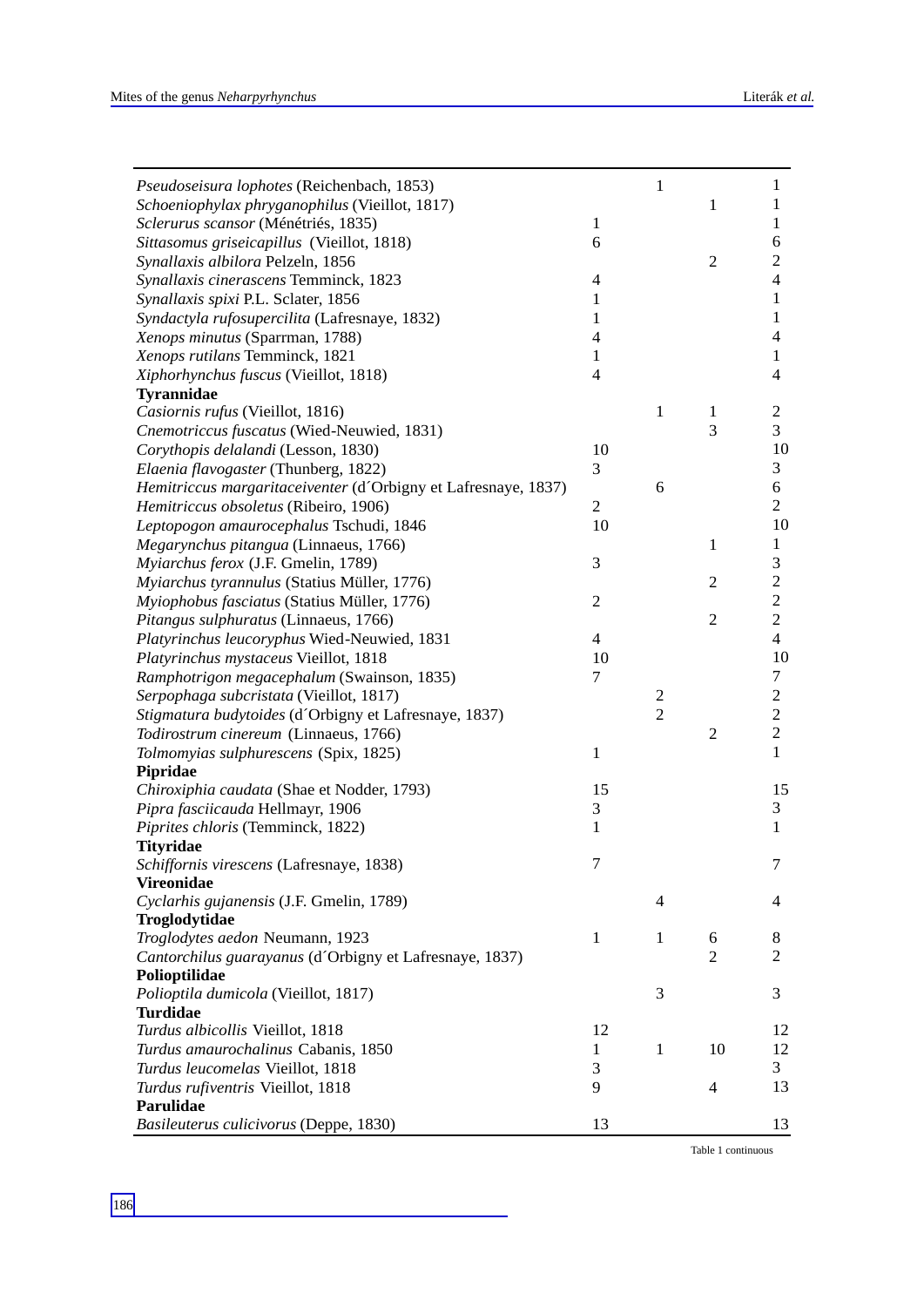continua tabla1

| Myiothlypis leucoblephara (Viellot, 1817)            | 7              |                |                | 7              |
|------------------------------------------------------|----------------|----------------|----------------|----------------|
| Geothlypis aequinoctialis (J.G. Gmelin, 1789)        | $\overline{2}$ |                |                | $\overline{c}$ |
| Setophaga (=Parula) pitiayumi (Viellot, 1817)        |                | 1/5            | 1              | 1/6            |
| <b>Thraupidae</b>                                    |                |                |                |                |
| Coryphospingus cucullatus (Statius Müller, 1776)     | 2              | 6              | 1              | 9              |
| Oryzoborus angolensis (Linnaeus, 1766)               |                |                | $\overline{c}$ | $\overline{c}$ |
| Paroaria capitata (d'Orbigny et Lafresnaye, 1837)    |                |                | 3/21           | 3/21           |
| Paroaria coronata (J.F. Miller, 1776)                |                | 13             | 1/44           | 1/57           |
| Poospiza melanoleuca (d'Orbigny et Lafresnaye, 1837) |                |                | 11             | 11             |
| Pyrrhocoma ruficeps (Strickland, 1844)               | 1              |                |                | 1              |
| Saltator coerulescens Viellot, 1817                  |                |                | 8              | 8              |
| Saltator similis d'Orbigny et Lafresnaye, 1837       | $\overline{2}$ |                |                | $\overline{c}$ |
| Sicalis flaveola (Linnaeus, 1766)                    |                | 3              |                | 3              |
| Tachyphonus coronatus (Viellot, 1822)                | 5              |                |                | 5              |
| Thraupis sayaca (Linnaeus, 1866)                     | 1              |                | $\overline{2}$ | 3              |
| Tiaris fuliginosus (Wied-Neuwied, 1830)              | 3              |                |                | 3              |
| Trichothraupis melanops (Vieillot, 1818)             | 13             |                |                | 13             |
| Volatinia jacarina (Linnaeus. 1766)                  |                |                | 1              | 1              |
| <b>Emberizidae</b>                                   |                |                |                |                |
| Zonotrichia capensis (Linnaeus, 1766)                | 1              |                | 3              | 4              |
| <b>Cardinalidae</b>                                  |                |                |                |                |
| Cyanocompsa brissonii (M.H.K. Lichtenstein, 1823)    |                | $\overline{2}$ |                | 2              |
| <i>Habia rubica</i> (Viellot, 1817)                  | 7              |                |                | 7              |
| <b>Icteridae</b>                                     |                |                |                |                |
| Agelaioides badius (Viellot, 1819)                   |                |                | $\overline{2}$ | $\overline{c}$ |
| Molothrus bonariensis (J.G. Gmelin, 1789)            | 1              |                |                | $\mathbf{1}$   |
| Molothrus rufoaxillaris Cassin, 1866                 |                |                |                |                |
| <b>Total</b>                                         | 0/256          | 2/69           | 4/155          | 6/480          |

1837) (Passeriformes: Thraupidae) [new host, new location], PARAGUAY: Los Tres Gigantes Biological Station (20°04´S, 50°09´W), 8 September 2012, coll. I. Literak (field numbers PG 426, 433, 436).

Prevalence. *N. tangara* was recorded on three (14%) of the 21 specimens of *P. capitata* and on one (2%) of 57 specimens of *P. coronata* examined.

This species was described from *Tangara cayana* (Linnaeus, 1766) (Passeriformes: Thraupidae) from Brazil (Bochkov and Literak, 2011). Recently *N. tangara* has been reported on *Thraupis episcopus* (Linnaeus, 1766) from Peru (Literak *et al.*, 2012).

*Neharpyrhynchus* aff. *spinus* Martinu, Dusbabek et Literak, 2008

Material examined. Ten females (ZISP AVB 2013-1219-003, 1-10) from *Setophaga* (=*Parula*) *pitiayumi* (Viellot, 1817) (Passeriformes: Parulidae) [new host, new location], PARAGUAY: Teniente Agripino Enciso National Park, Headquarters Area (21°12´S, 61°39´W), 2 September 2012, coll. I. Literak (field number PG310).

Prevalence. *N.* aff. *spinus* was recorded on one (17%) of the 6 specimens of *Setophaga pitiayumi* examined.

*Neharpyrhynchus spinus* was described from *Carduelis spinus* (Linnaeus, 1758) (Passeriformes: Fringillidae) from the Czech Republic (Martinu *et al.*, 2008). The neharpyrhynchid mites from *S. pitiayumi* were morphologically indistinguishable from *N. spinus* from *C. spinus* but comparison with large series of *N. spinus* from the type host and/or the mite DNAanalyses from mites collected on both host species are necesary to resolve the question concerning the status of the specimens from *S. pitiayumi*.